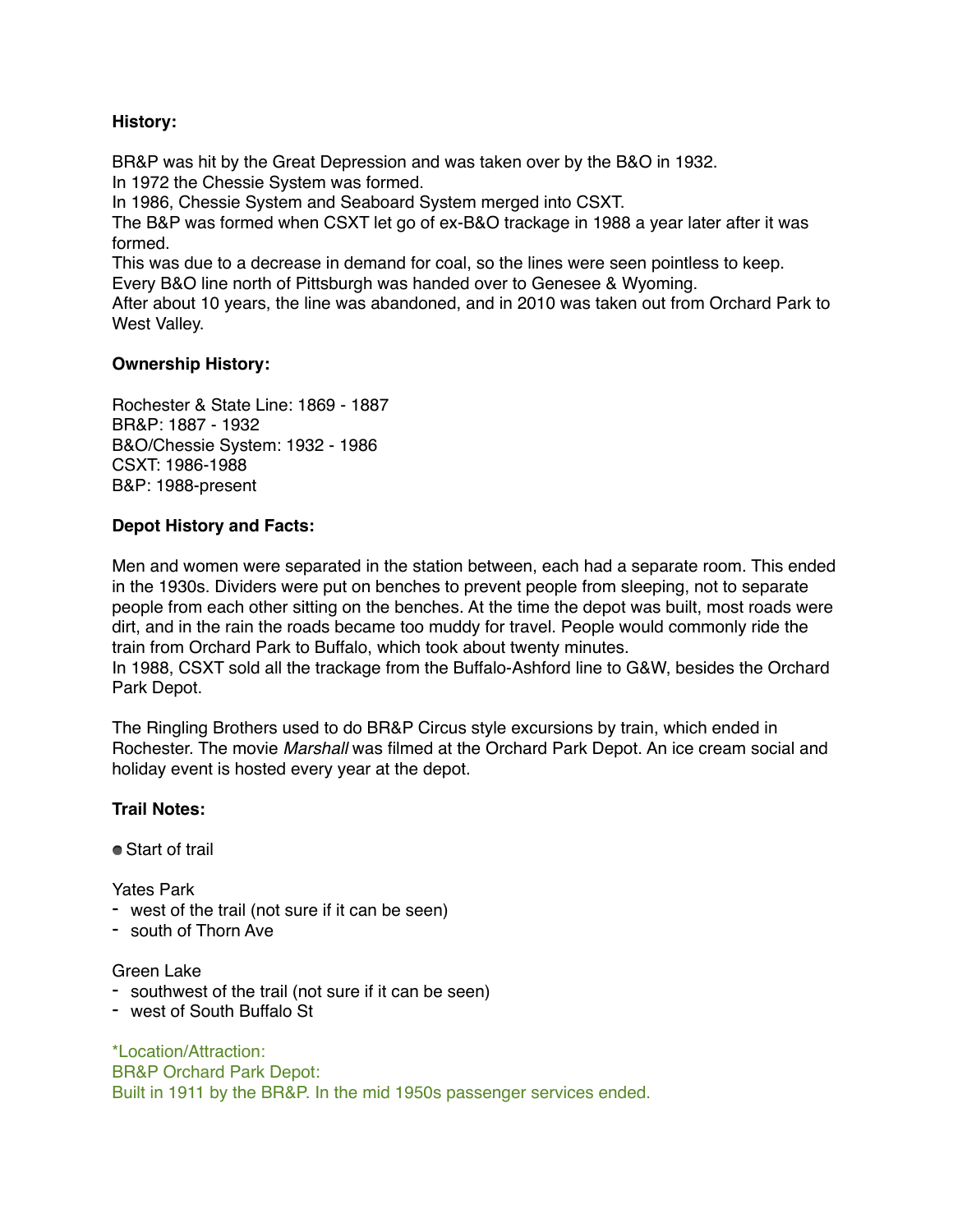South Branch Smokes Creek

- south of the trail (comes close to trail)
- passes below South Buffalo St
- passes through Green Lake

\*Location/Attraction:

Orchard Park Country Club

- trail follows alongside the country club
- the country club is to the south of the trail

Orchard Park Country Club Pond

- south of trail (not sure if it can be seen)
- north of Jewett Holmwood Rd

State Regulated Freshwater Wetlands on North Branch Smokes Creek

- northeast of trail (not sure if it can be seen)
- east of Freeman Rd and north of Jewett Holmwood Rd

#### Birdsong Park

- northeast of trail (not sure if it can be seen)
- east of Freeman Rd and north of Jewett Holmwood Rd
- located on state regulated freshwater wetlands

Intersection Jewett Holmwood Rd

- southwest of Freeman Rd
- southeast of Orchard Park Country Club
- South of Jewett Holmwood Rd to Ellicott Rd

Possible Trail Pass Over Creek

- south of Middlebury Rd

### Second Possible Trail Pass Over Creek

- south of Knob Hill Rd and north of Ellicott Rd

### Small Pond

- west of trail
- north of Ellicott Rd

Intersection - Ellicott Rd - by the border of East Aurora and Orchard Park

Border Cross Into East Aurora

- at intersection with Ellicott Rd
- Ellicott Rd to Behm Rd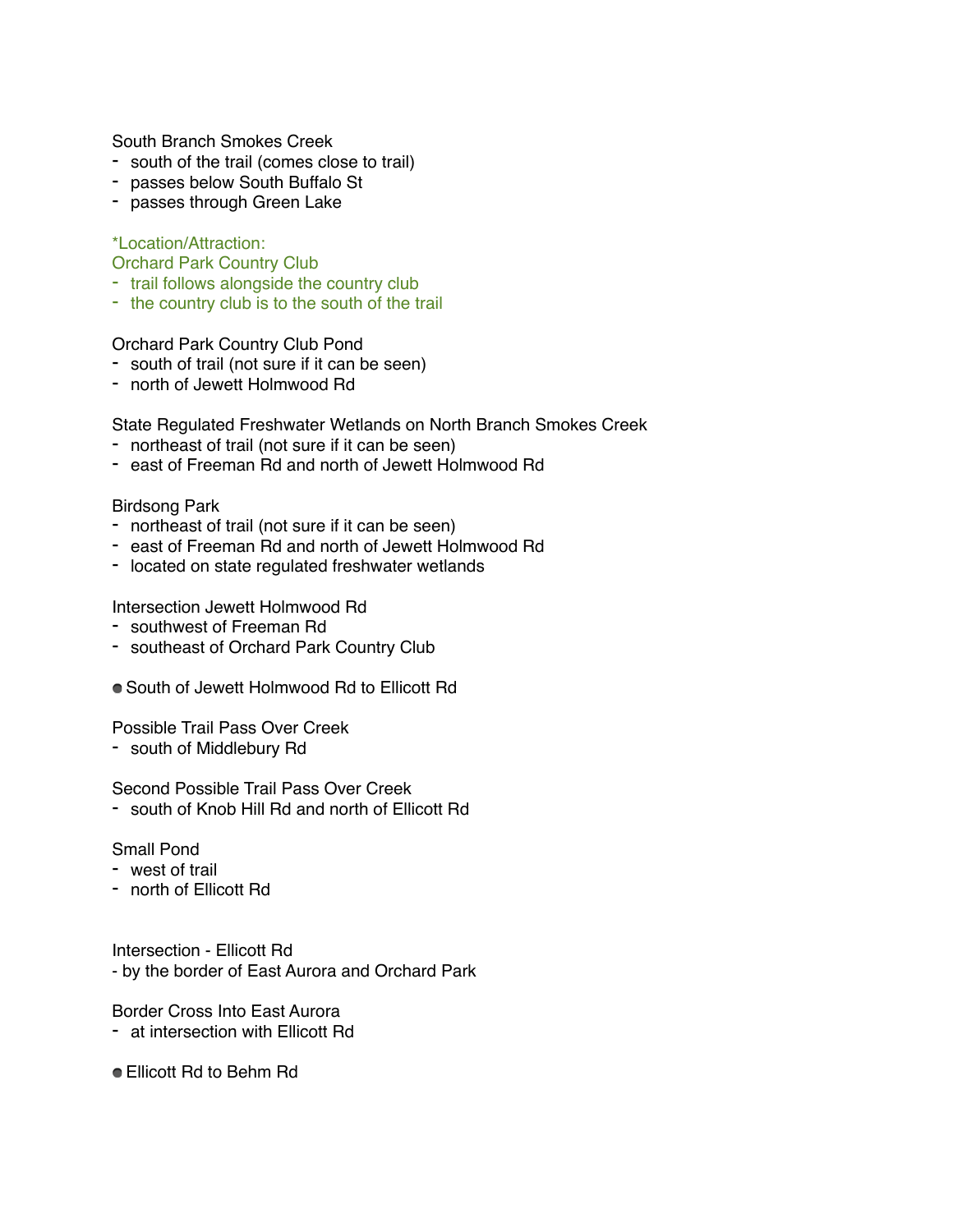### Pond

- east of trail (not sure if it can be seen)
- south off Ellicott Rd
- Intersection Old Glenwood Rd
- west of Davis Rd

Rare/Endangered Species Zone

- south of Mill Rd. and north of Falls Rd

West Branch Cazenovia Creek

- east of trail
- Davis Rd between trail and creek

West Falls Park

- east of trail (not sure if it can be seen)
- west of West Falls Rd and east of Davis Rd
- Behm Rd to Burr Rd/Old Lower Fast Hill Rd

Intersection Bridge St

- west of Davis Rd

## **\*Problem: Shooting range east of the trail near Behm Rd. and Bridge St. in West Falls.**

Border Cross Into Colden

- north of Burr Rd/Old Lower East Hill Rd
- south of Bridge St

### Pipe Creek

- connects West Branch Cazenovia Creek (not sure if it can be seen)
- starts east of West Branch Cazenovia Creek (not sure if it can be seen)

#### West Branch Cazenovia Creek

- just east of trail
- Burr Rd/Old Lower East Hill Rd to Boston Colden Rd

#### \*Location/Attraction: Buffalo Ski Club - just west of trail

# **\*Event: Head-to-head train crash Date: 2/6/1987 Location: Colden, NY; by the Buffalo Ski Club slopes Description: Two deaths, one serious injury, and six minor injuries. CSXT trains.**

Intersection Lower East Hill Rd - north of Boston Colden Rd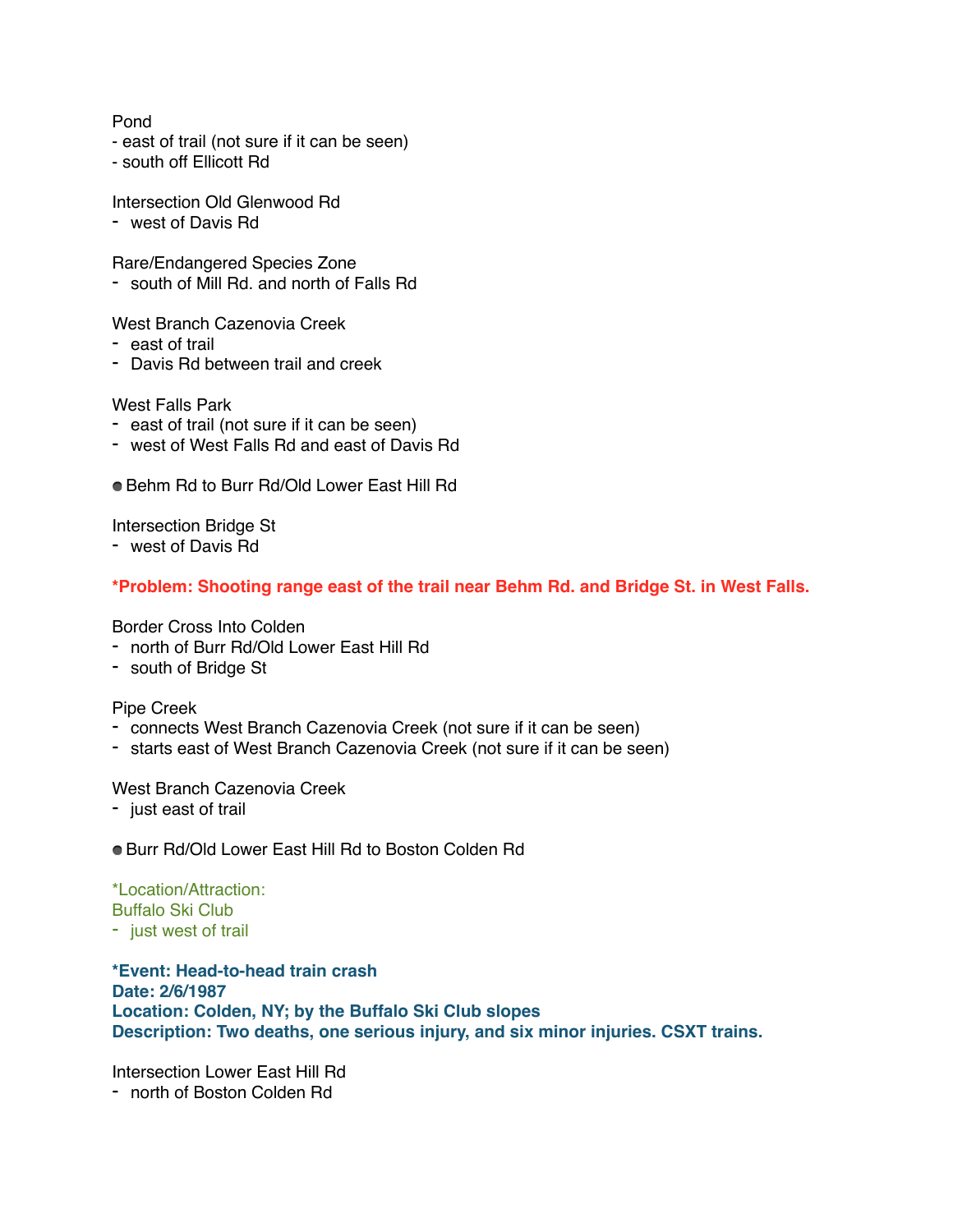Boston Colden Rd to Murray Hill Rd

Intersection Boston Colden Rd

- south of Lower East Hill Rd
- west of State Rd.

Cross over West Branch Cazenovia Creek

- south of Boston Colden Rd

## \*Location/Attraction:

Kummer State Park

- east of the trail (not sure if it can be seen)
- east of State Rd

Intersection State Rd

- south of Park St
- east of West Branch Cazenovia Creek

Cross over Haynes Hollow Creek

- east of State Rd
- east of West Branch Cazenovia Creek

Intersection State Rd

- south of Haynes Hollow Creek

\*Location/Attraction: Glenwood Depot

- east of the trail

Intersection Mill St

- south of State Rd

Intersection Murray Hill Rd.

- east of West Branch Cazenovia Creek
- Murray Hill Rd to Morse Rd

Pizza Glen

- west of the trail

Cross over Crump Brook

- east of West Branch Cazenovia Creek

Intersection Dog Run

- east of West Branch Cazenovia Creek

Intersection Kissing Bridge Ln

- east of West Branch Cazenovia Creek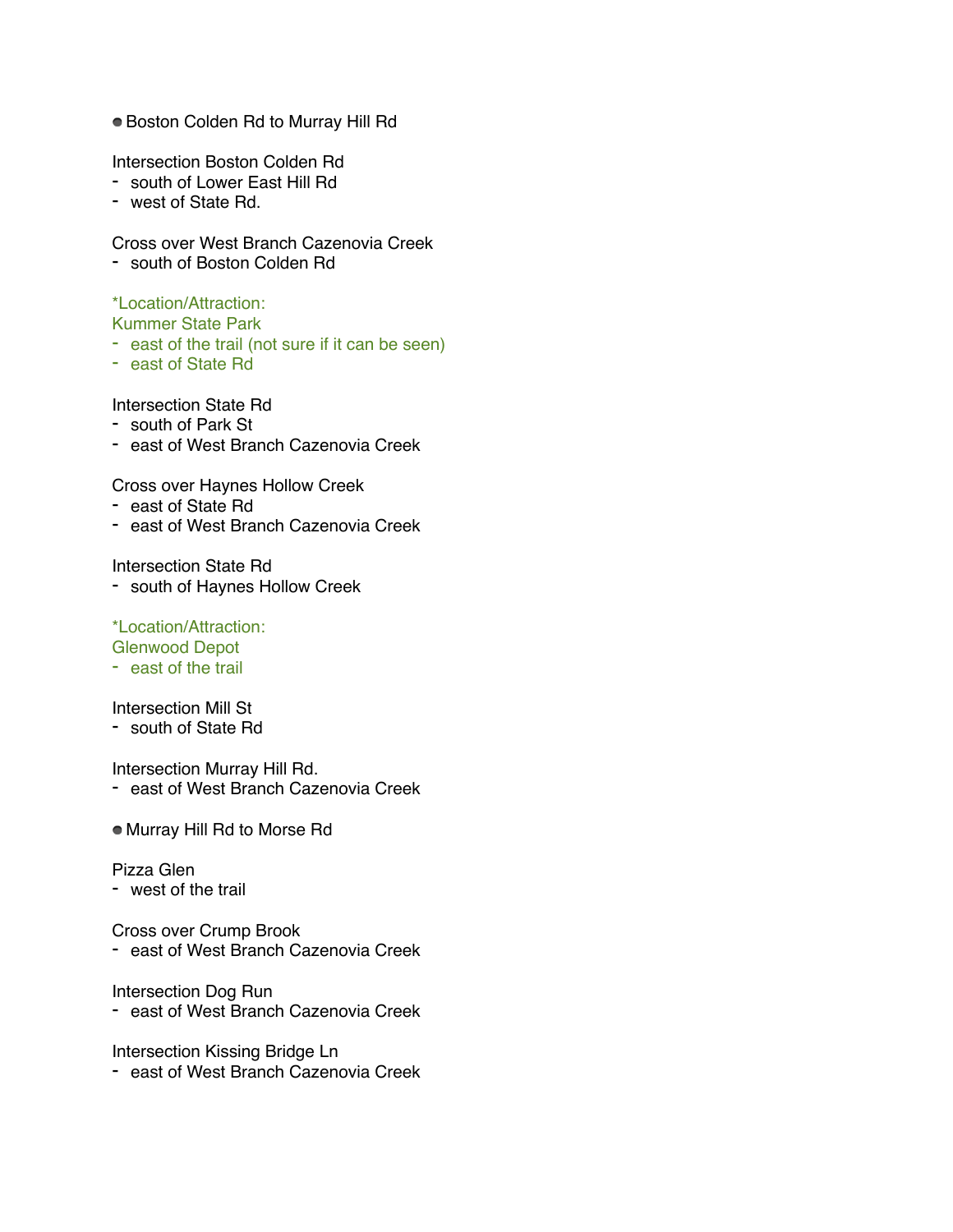\*Location/Attraction:

- Kissing Bridge - west of the trail
- west of West Branch Cazenovia Creek

\*Old possible telegraph poles along trail noticed near Kissing Bridge

Cross over Sprague Brook

- east of West Branch Cazenovia Creek

\*Location/Attraction: Sprague Brook County Park - just east of the trail across the road

Cross over West Branch Cazenovia Creek - west of Old Glenwood Rd

Intersection Old Glenwood Rd

- east of Morse Rd
- Morse Rd to Genesee Rd

Start of Spencer Brook

- east of West Branch Cazenovia Creek

Cross over West Branch Cazenovia Creek

- east of Old Glenwood Rd

Intersection Old Glenwood Rd

- west of Glenwood East Concord Rd (previously State Rd)

Cross over Graff Brook

- east of West Branch Cazenovia Creek
- west of Glenwood East Concord Rd (previously State Rd)

\*Pass through state regulated freshwater wetlands

- THREATENED SPECIES: Northern Bog Aster
- MAY REQUIRE NYS DEC PERMIT

Intersection Sibley Rd

- west of Glenwood East Concord Rd. (previously State Rd)
- \*Pass through a significant natural community: black spruce-tamarack bog
- THREATENED SPECIES: Northern Bog Aster
- MAY REQUIRE NYS DEC PERMIT

Pass by Dead Mans Lake

- west of Glenwood East Concord Rd (previously State Rd)
- south of Sibley Rd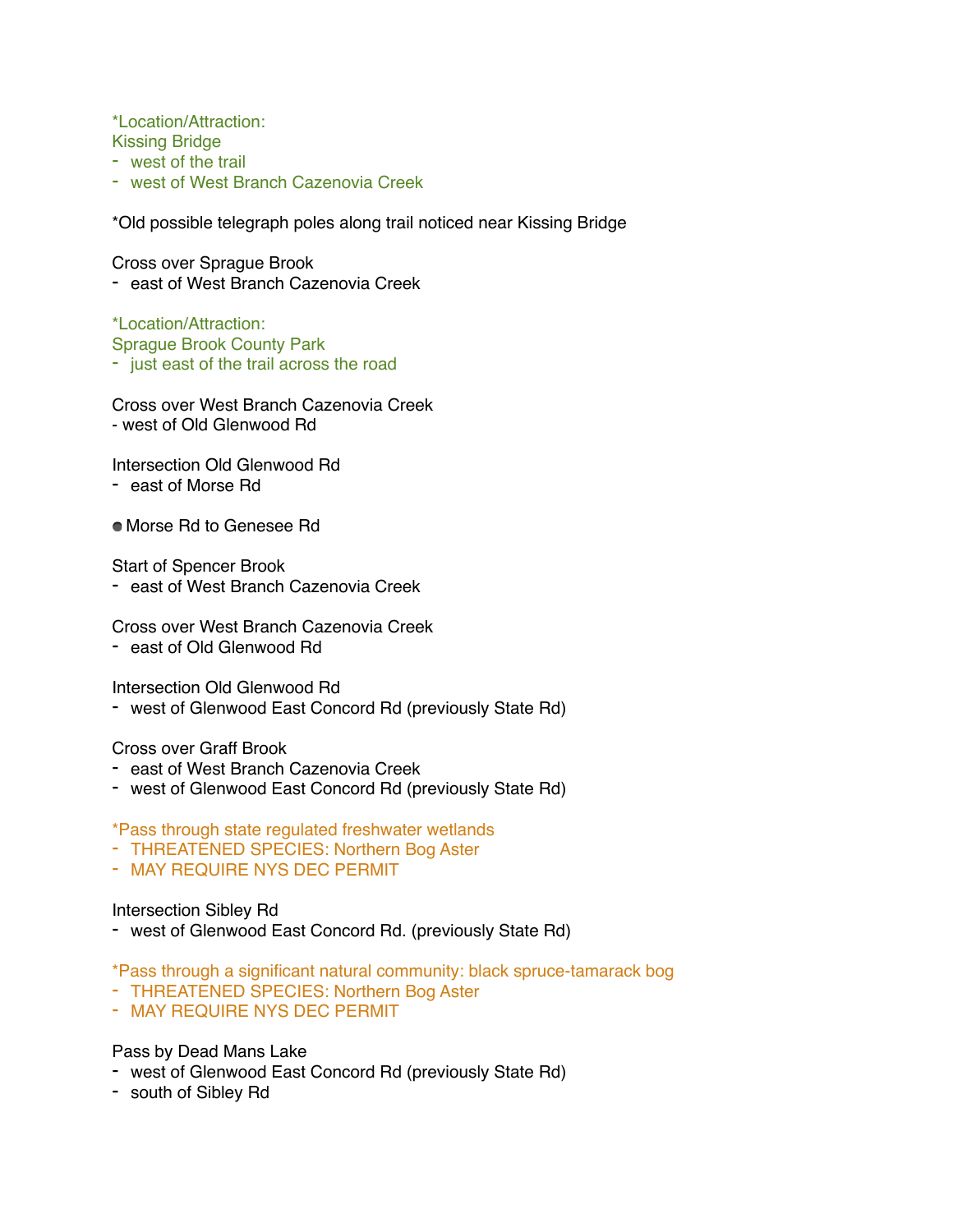#### Genesee Rd to Middle Rd

Intersection Genesee Rd

- west of Allen Rd (previously State Rd)

\*Pass through state regulated freshwater wetlands

- THREATENED SPECIES: Northern Bog Aster
- MAY REQUIRE NYS DEC PERMIT

\*Pass near a significant natural community: dwarf shrub bog

- THREATENED SPECIES: Northern Bog Aster
- MAY REQUIRE NYS DEC PERMIT

\*Pass near a significant natural community: rich hemlock-hardwood peat swamp

- THREATENED SPECIES: Northern Bog Aster
- MAY REQUIRE NYS DEC PERMIT

#### Intersection Middle Rd

- east of Sharp St
- Middle Rd to W Main St

Cross over Spring Brook

- east of Sharp St

Intersection Sharp St

- south of Spring Brook

**\*Train and bus crash at Sharp St in Springville, NY. This event happened on January 29th, 1934. 28 high school students and one bus driver, Walter G. Kummer, were in the bus. There were no deaths.**

Pass by small pond

- north of Buffalo Rd
- west of the trail

Intersection Buffalo Rd

- north of North St

Pass by small lake

- north of North St
- west of the trail

Intersection North St

- southwest of Buffalo Rd

Intersection North Central Ave

- south of North St